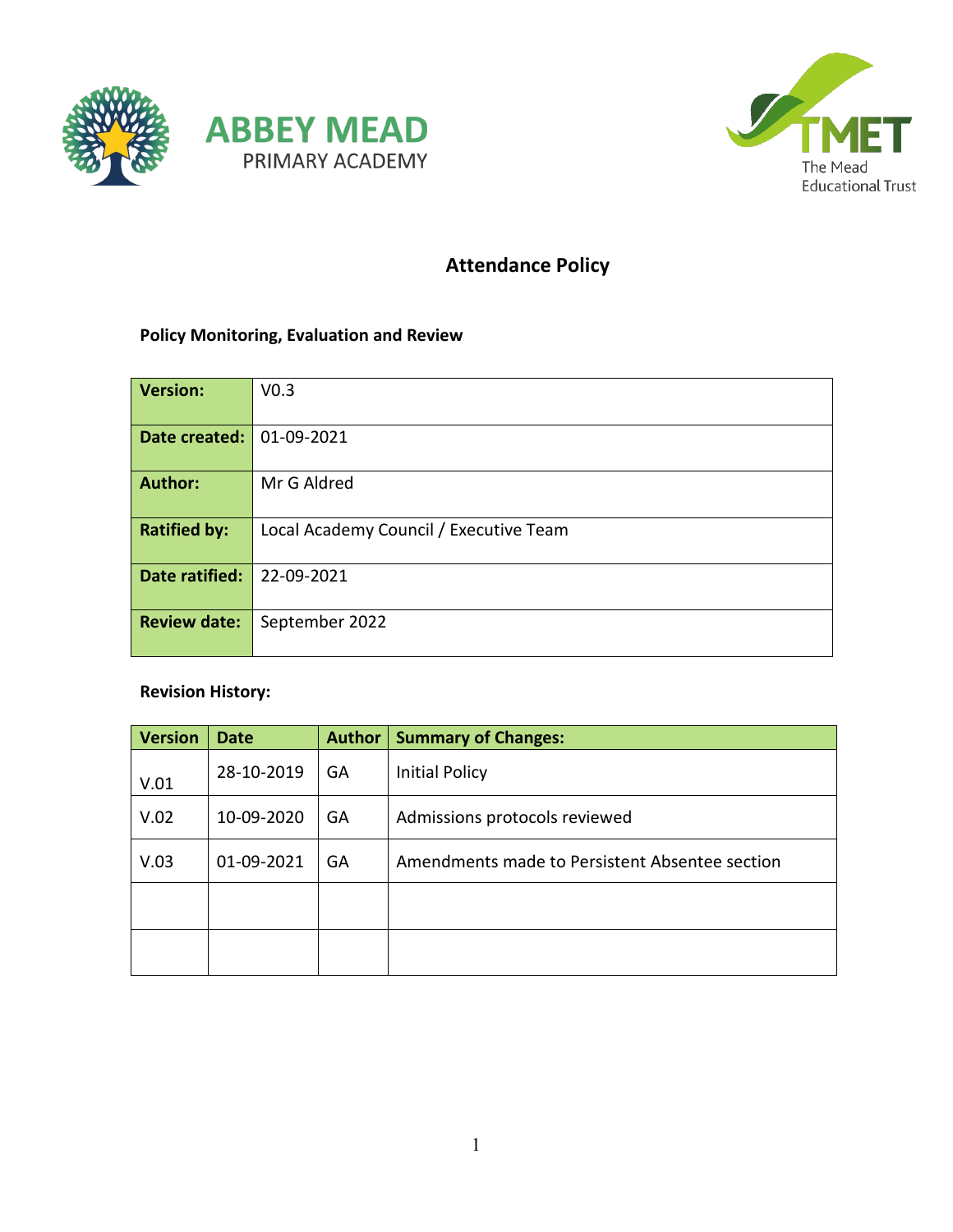## **Attendance Policy**

## Attendance

Regular and punctual school attendance is important. Pupils need to attend school regularly if they are to take full advantage of the educational opportunities available to them by law. Abbey Mead Primary Academy fully recognises its responsibilities to ensure pupils are in school and on time; therefore, having access to learning for the maximum number of days and hours. It is the attendance officer's responsibility to work with staff, governors, pupils and their families to monitor, consolidate and improve pupils' attendance and punctuality.

#### Aims and Objectives

Although parents/carers have the legal responsibility for ensuring their child's good attendance, the Principal and Local Academy Councilors (Governors) at our school work together with other professionals and agencies to ensure that all pupils are encouraged and supported to develop good attendance habits. This attendance policy ensures that all staff and Local Academy Councilors in our school are fully aware of and clear about the actions necessary to promote good attendance.

Through this policy, we aim:

- To reach a minimum target set by the school and Education Welfare Service, of at least 96.2% average attendance over the school year
- To help each pupil to achieve 'above average' attendance of 98%
- To reduce the number of 'persistent absentees' and to work with identified families to address issues preventing good attendance
- To provide children with a lifelong, positive attitude to school which begins with good attendance
- To establish good habits ready for the workplace
- To closely monitor the attendance of every child and challenge parents who do not ensure their child attends regularly
- Work in partnership with pupils, parents, staff and the Education Welfare Service so that all pupils realise their potential, unhindered by unnecessary absence
- To show understanding of our community's culture and the significance of religious observance to our pupils

#### Principles

We believe that attendance has a huge impact on the attitudes and attainment of children. When children miss time at school, they miss sections of learning; particularly if there is an introduction to a subject or a new topic. Missing time can be very disruptive for the child, for the teacher and the rest of the class.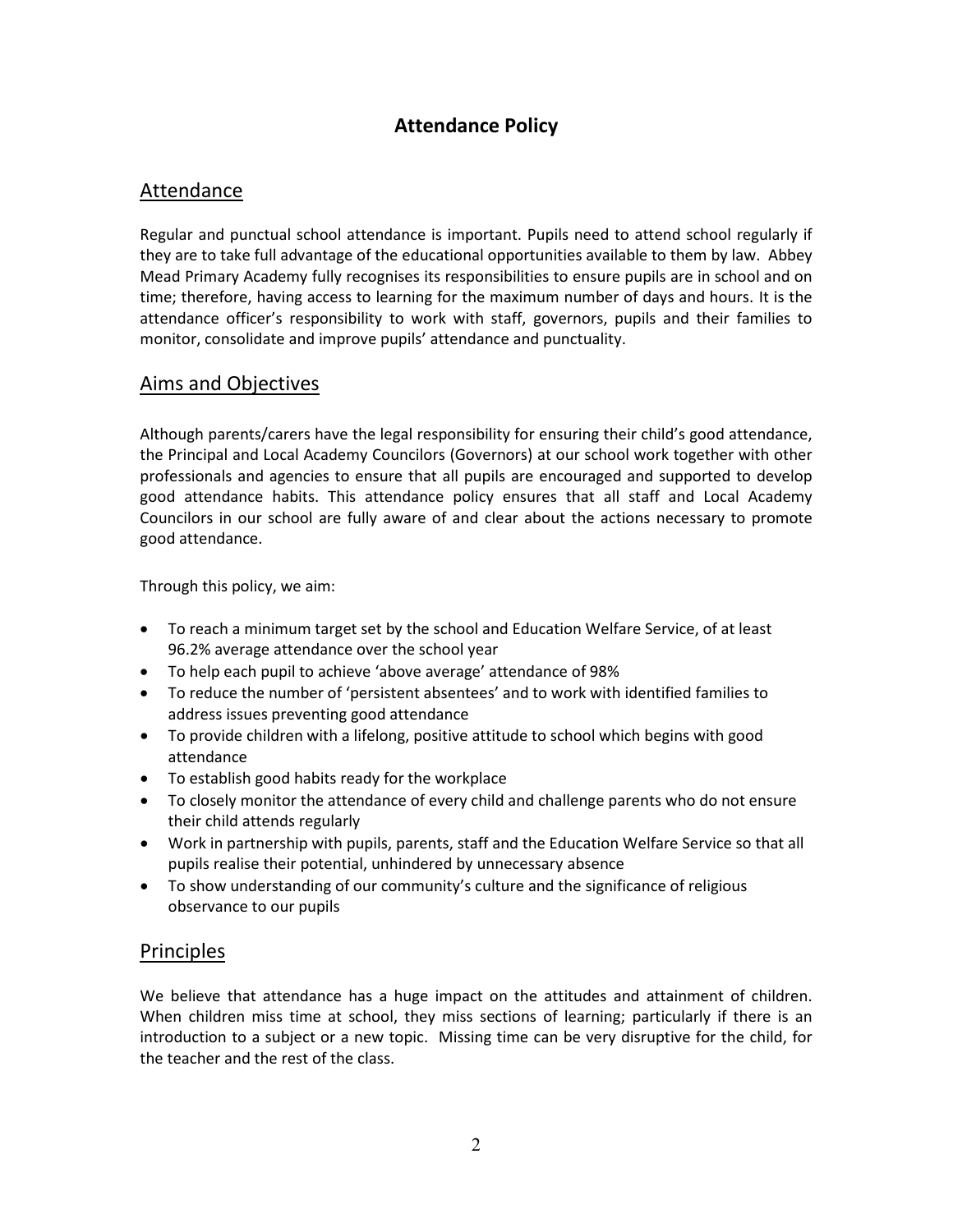We emphasise the importance of good attendance as soon as children start school. If a child who has a place in Nursery has not attended for 5 consecutive sessions, without reasonable explanation, they will receive a letter to explain that that their attendance is a concern.

If a child has more than 20 continuous days of absence and parents are not able to provide medical evidence or a reasonable justification, the parent risks their child being removed from roll in line with council procedures and Safeguarding Legislation. Parents will then need to reapply through the admissions process if they wish their child to return to Abbey Mead Primary Academy.

## Monitoring

Teachers will take responsibility for the day-to-day monitoring of attendance in their class. The attendance officer (Humairaa Patel) will make a first response call home to request a reason for absence for any child who is not marked as present on the register. We will provide training for new staff completing registers so that they are completed accurately and consistently to assist with the monitoring process. It is the responsibility of our Parent Link Worker (Mina Savani) to examine attendance data regularly and report findings to the Principal and Local Academy Council. Poor attendance (below 95%) will be followed up in person, by telephone or by letter after a discussion with the child's class teacher to find out if there are reasons for the absences. We will also make clear that we expect an explanation for absences on each occassion and for every effort to be made when getting children to school. We will always endeavour to help parents/carers who are having difficulties in getting children to school and have a 'Removing Barriers to Learning 'Team to support with this.

Any absences that continue to cause concern and that cannot be explained by the parents/ carers will be referred to the Educational Welfare Service (EWS). Cases are also referred to the EWS where attendance is authorised by parents/carers but is still a cause for concern; for example, due to regular absences, when a child is regularly ill on a Monday or a Friday, or when a phone call is made to say a child is ill but they are seen out. The Local Academy Council will receive a report on attendance at their termly meetings and will be made aware of any initiative that is going on to raise the profile of good attendance.

#### Attendance Bands

At Abbey Mead Primary Academy, we strive for all children to achieve their full academic potential and aim for 100% attendance. Our clarification of the different attendance bands are as follows:

100%-Outstanding 98.01%-99.9% (with no unauthorised absence) – Excellent 96.01%-98% (with no unauthorised absence) – Good 90%-96%- concern/requires improvement (acknowledge where attendance is improving) 90% and below - persistent absentee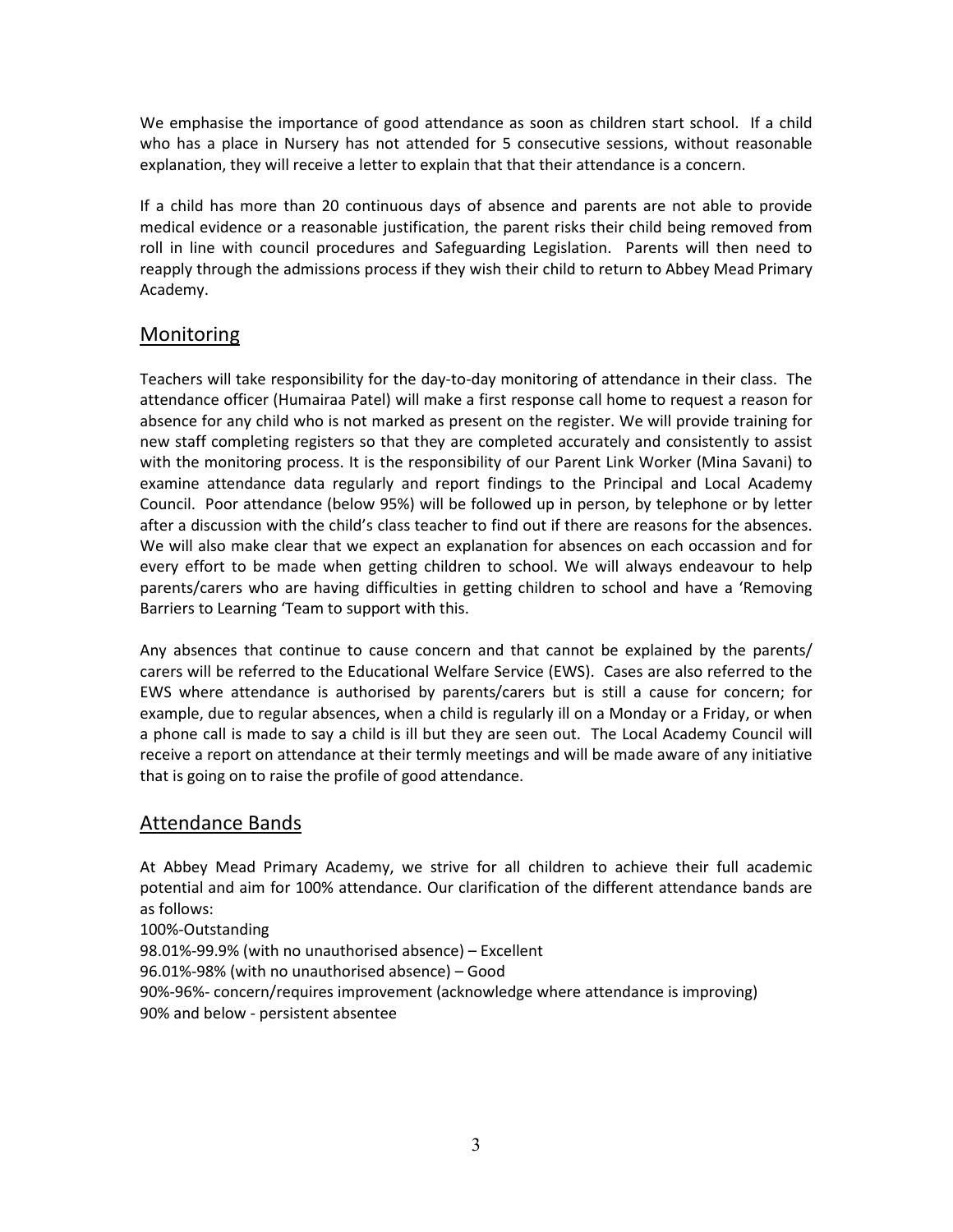# Keeping Children Safe in Education

At Abbey Mead Primary Academy, it is our legal responsibility to ensure that every child is safe and receives a suitable education. If we have not received a reasonable explanation for a child's absence; have reasonable grounds to doubt an explanation received; or have been unable to contact a parent or carer to explain an absence, a 'safe and well' check will be carried out at the child's home address. This will be undertaken by either the Parent Link Worker accompanied by another member of staff; or by the Education Welfare Officer; or member of the Police.

It is our legal responsibility to ensure that no children are missing from education under the guidance of the 'Keeping Children Safe in Education' legislation. Through regular and effective information sharing between parents, schools and local authority, we will strive to ensure that all children are accounted for and receiving a suitable education.

#### Persistent Absentees

Persistent Absentees are defined as children with an attendance percentage below 90%. This is equivalent to having one day off every two weeks. Persistent Absentees miss significant amounts of their education and are in danger of falling behind academically, socially and emotionally. These children will be monitored fortnightly by the EWS and Parent Link Worker (Mina Savani) to ensure support and strategies are put into place to help improve their attendance. If you would like further information about the impact that persistent absenteeism has on your child's future, please arrange to speak with Ms Savani.

Many children identified as persistent absentees at Abbey, are due to extended holidays each year to visit family members; particularly to India. It is important to remember that there are only 39 school weeks in a year and it is vital that we make each of these count. Parents are able to make extended trips abroad during the school holidays. Whilst we appreciate that COVID-19 restrictions have made travelling abroad more challenging over the past 18 months, we remind parents that planned visits should not be made during term time.

#### Authorised versus Unauthorised Absence

Authorised absence is when a child is genuinely too ill to attend school. Parents will be asked to provide evidence of an illness once a child has been away for more than two consecutive days.

Evidence will usually be an appropriate prescription, text message or appointment card (for their child with the correct date). We do not expect a letter from a doctor. Medical appointments that cannot be made outside of school hours are also authorised – though the school will request a copy of the appointment letter/text message. We expect parents to bring children to school before or after an appointment where possible. We expect parents to make routine doctor and dentist appointments outside of the school day. The school may also take account of and authorise other significant and infrequent absences; such as, bereavements.

In order to meet the demographic of our school, we authorise up to 1 day of religious observance a year. These days must be requested in advance in order to ensure registers are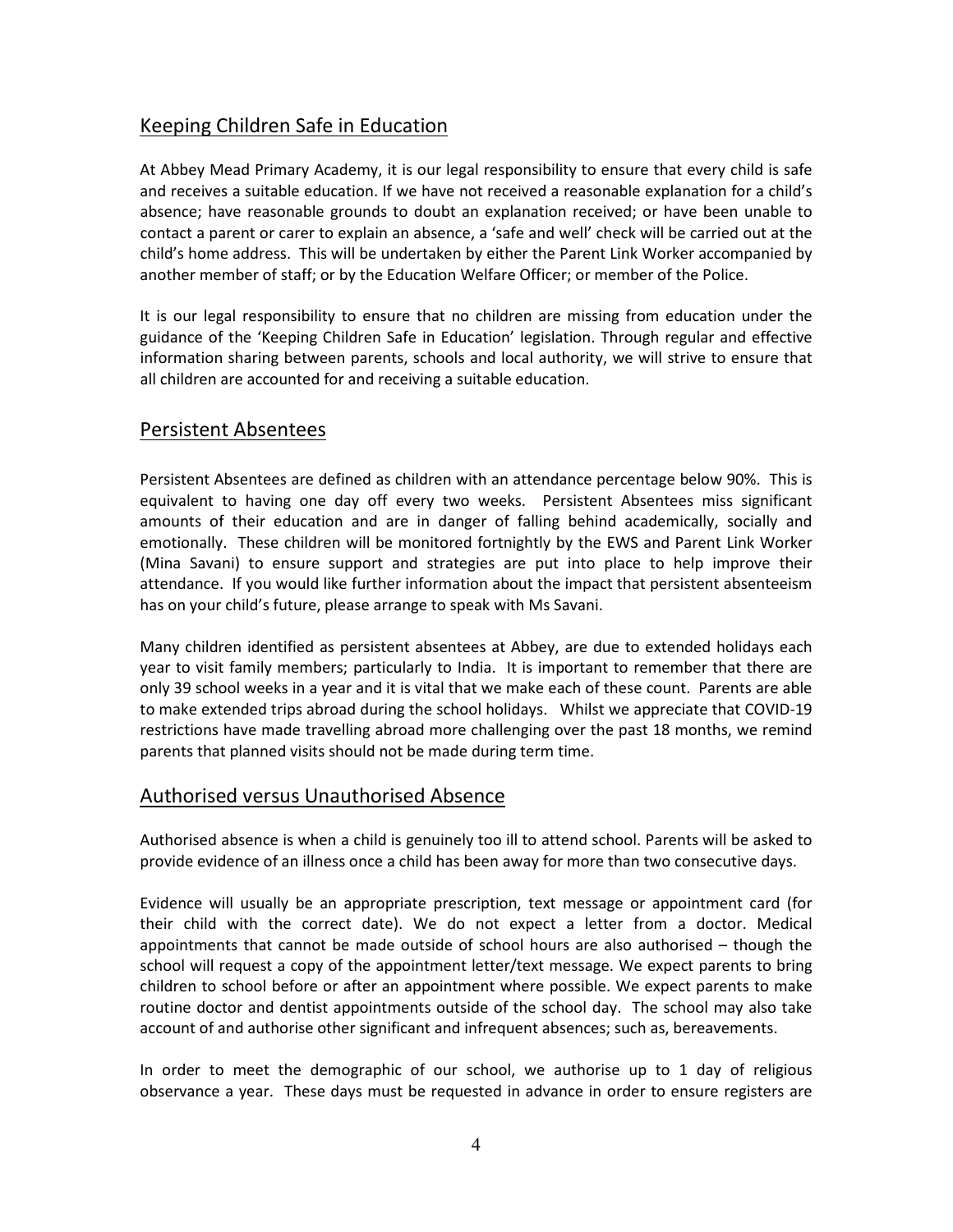accurate reflection of absence and Religious Observance days can only be taken on the day of the Religious festival.

Keeping your child off for any other reason will lead to the absence being marked as unauthorised. We will not authorise absences that could have been avoided and are unnecessary.

#### Punctuality

It is vital that children arrive at school on time each day. Children are expected to arrive between 8:40 and 8:55. Any children arriving after this time, must report to the school office as gates are locked promptly for safeguarding purposes. The office staff record latecomers and ask for a reason for lateness. Starting the school day on time is very important, any child arriving after the gates have closed miss the vital settling in period and our Everyday Calculations.

- Registers in class close promptly at 9.00am
- Late registration code (L) between 9:00-9:15am
- Unauthorised lateness code (U) given after 9:15am leading to an unauthorised absence for the morning session.

### Early Collection at Abbey Mead Primary Academy

At Abbey Mead Primary Academy, we have a formal process for parents and carers who may wish to collect their children during the school day for an appointment or specific event. Through keeping records of early collections, we able to ensure an accurate record of our pupil's location ensuring they are accounted for throughout the school day.

Parents and carers will be requested to:

- Report to staff in reception
- Wait in reception patiently while a member of staff collects their child from the classroom
- Sign their child out with an explanation, date and time for their collection.

#### Leave of Absence in Term Time

Holidays in term time will **not** be authorised. We follow government legislation with regards to absence requests for children in term time. The legal reference states that schools should not authorise leave of absence unless both of the following apply:

- 1. The Head Teacher/Principal considers that there are exceptional circumstances relating to the application **AND**
- 2. An application has been made in advance by the parent

Where a child has a sustained leave of absence for a holiday or has a pattern of unauthorised leave of absence, you may either be issued with a Penalty Notice of £120 per parent per child (reduced to £60 if paid within 21 days) or, your case could be referred by the Local Authority (Leicester City Council) directly to the Magistrates' Court.